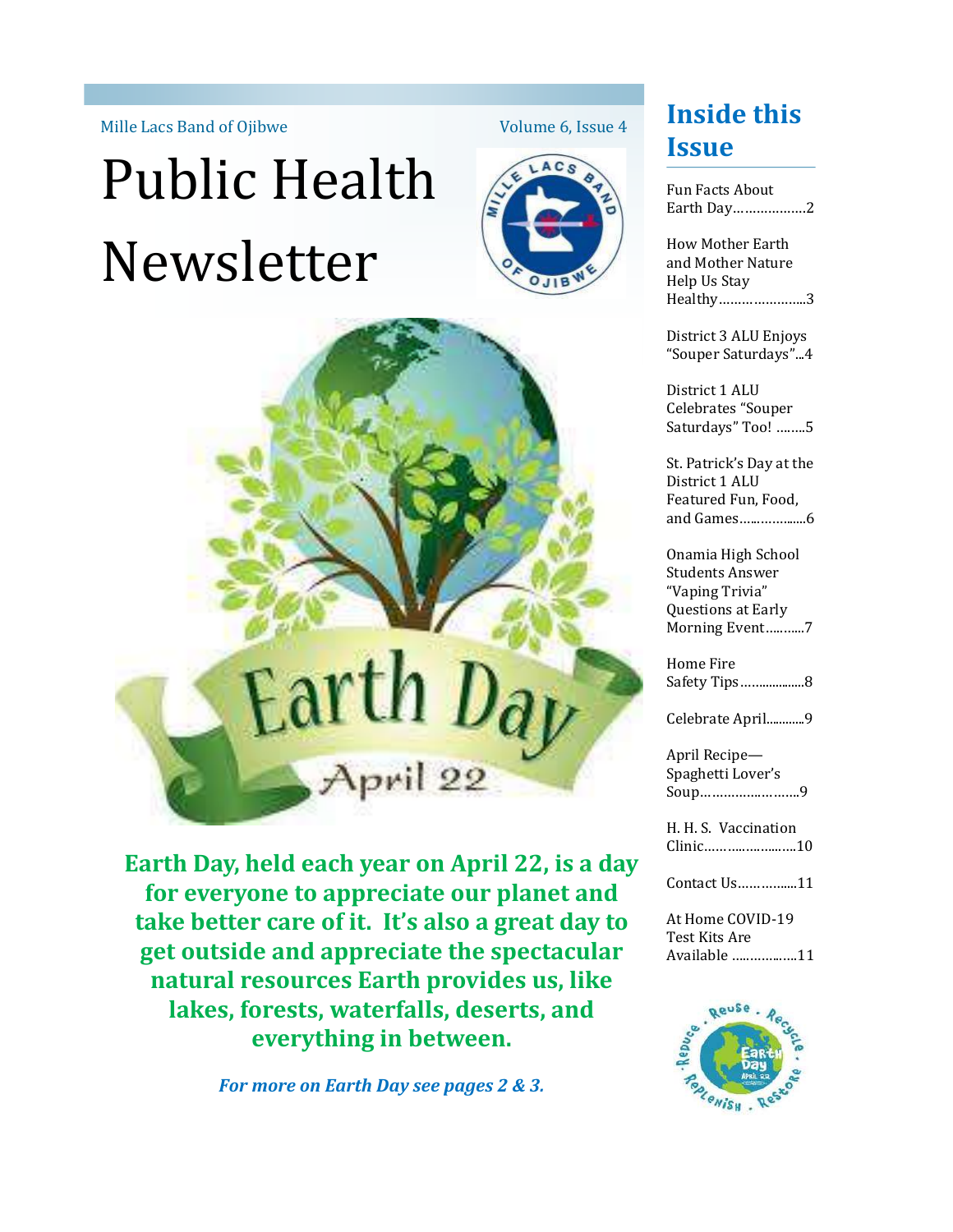# **Fun Facts About**



# **Some countries call it "International Mother Earth Day."**

The General Assembly of the United Nations designated April 22 as International Mother Earth Day through a resolution in 2009. The United States is one of the few countries that has not adopted the new name.

### **Earth Day has a theme song.**

The song, "Earth Anthem," was written by Indian poet Abhay Kumar in 2013 and has been recorded in all official United Nations languages.

### **Earth Day went global in 1990.**

About 20 years after Earth Day was created in the 1970's, it began to spread internationally. In 1990, about 200 million people in 141 countries celebrated Earth Day.

## **Earth Day inspired other countries to help the environment.**

For example, in 2012 on Earth Day, more than 100,000 people in China rode their bikes in order to reduce CO2 emissions and highlight the amount of pollution that came from cars.

## **About a billion people now participate in Earth Day.**

Each year, it's estimated that about a billion people participate in Earth Day in their own ways, big and small. That makes up about fifteen percent of the world's population. This also makes Earth Day the largest non-religious celebration in the world.

## **Earth Day sparked the environmental movement.**

The very first Earth Day started the creation of the National Oceanic and Atmospheric Administration (NOAA) and the US Environmental Protection Agency (EPA.)

### **Earth Day has a theme every year.**

In 2022, the theme is "Invest in Our Planet," which puts emphasis on acting boldly to make sure everyone is making an effort to help preserve and protect our planet. In 2021, the theme was "Restore Our Earth," which was meant to remind people that we should not only want to protect our planet, but also need to protect our planet.

## **It's easy to participate in Earth Day.**

People of all ages can participate in Earth Day by doing even the smallest of things, like taking out the recycling or getting outside instead of using electronics inside. They can also make a difference by attending a march, planting a tree, cleaning up trash outside or anything that helps protect and preserve our planet.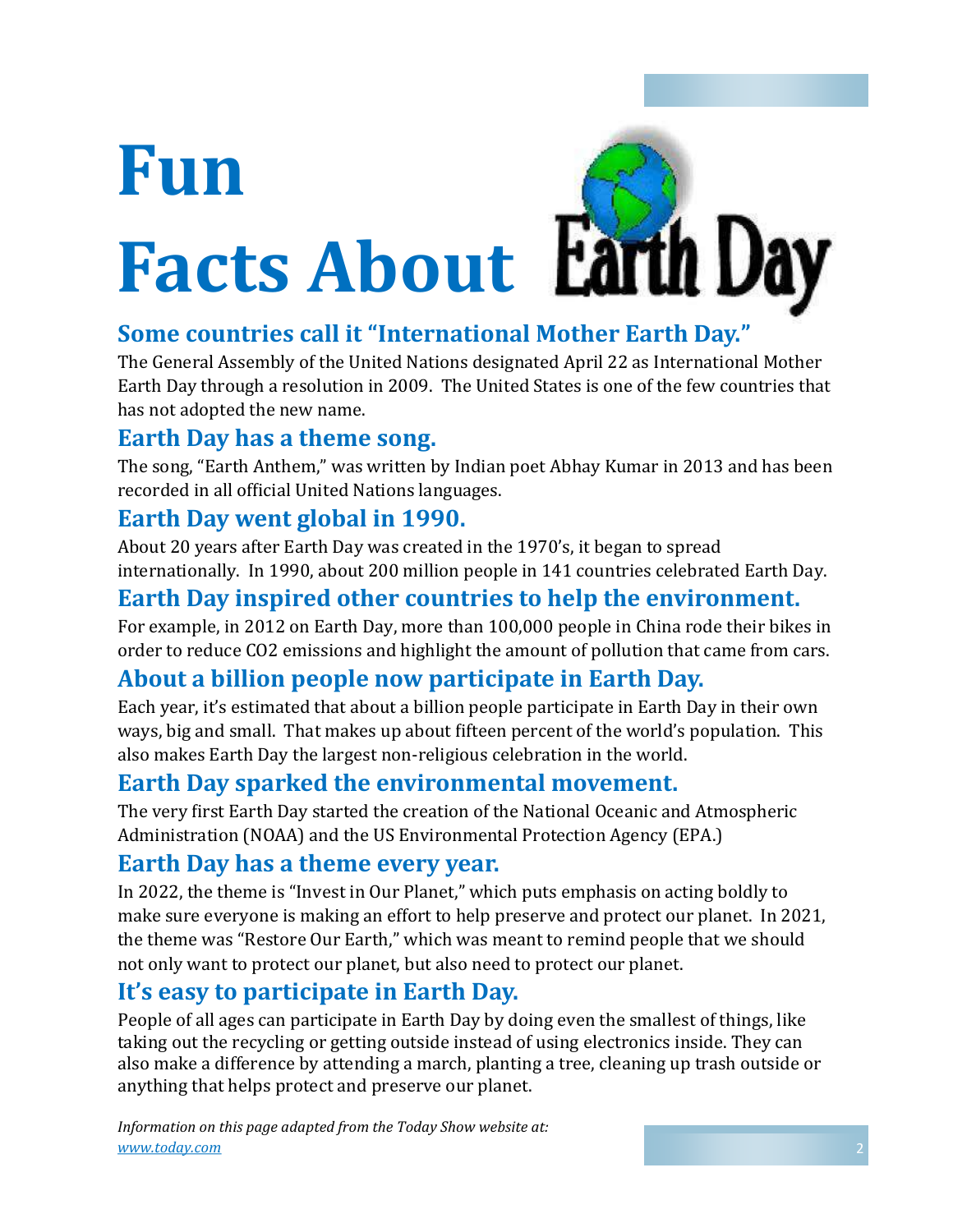

**How Mother Earth and Mother Nature Help Us Stay Healthy**

# **Healing**

Exposure to nature **reduces anger, fear and stress and increases pleasant feelings**. Not only do you feel better emotionally, but it also helps your physical wellbeing by reducing blood pressure, heart rate, muscle tension, and the production of stress hormones. Research has found that even a plant in a hospital room, office, or school can help with stress and anxiety.

# **Soothing**

Nature **helps us cope with pain**. Because we are genetically programmed to find trees, plants, water and other earth elements engrossing, we are absorbed by natural scenes and distracted from our pain and discomfort.

# **Restoring**

Time viewing natural scenes **increases our ability to pay attention**. It gives us something to focus on and provides a break for our overactive minds and refreshes us for new tasks. Studies show that time in nature or with scenes of nature are associated with a **positive mood, wellbeing, meaningfulness and vitality.** Research on children with ADHD shows that time spent in nature increases their attention span.

# **Connecting**

According to a series of field studies, time spent in nature **connects us to each other and the larger world.** When studies measured brain activity, they found that when people viewed nature scenes, the parts of the brain associated with empathy and love lit up, while urban scenes activated fear and anxiety.

*Information on this page adapted from article, "How Does Nature Impact Our Wellbeing?", on the University of Minnesota Website "Taking Charge of Your Health and Wellbeing." www.takingcharge.csh.umn.edu*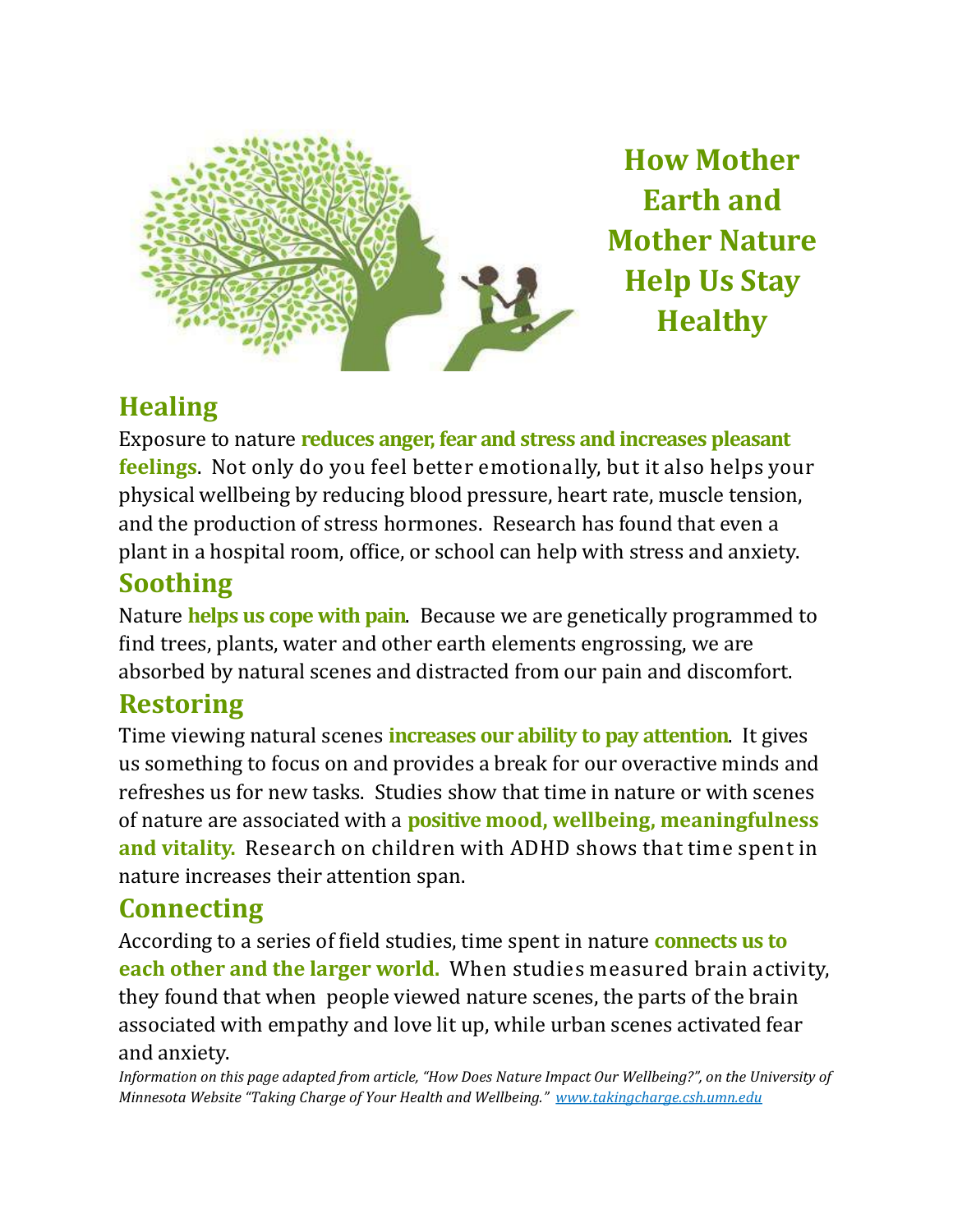

# **District 3 ALU Enjoys "Souper Saturdays"**



*District 3 Public Health ALU Staff step up to help prepare and serve a weekend meal to residents and visitors.*

"Souper Saturday" events are a collaborative project from the Mille Lacs Band of Ojibwe Public Health Assisted Living Units and the Mille Lacs Band of Ojibwe Public Health SHIP Grant. (The SHIP grant paid for the ingredients for the healthy lunches, which include salad and sides along with the soup.)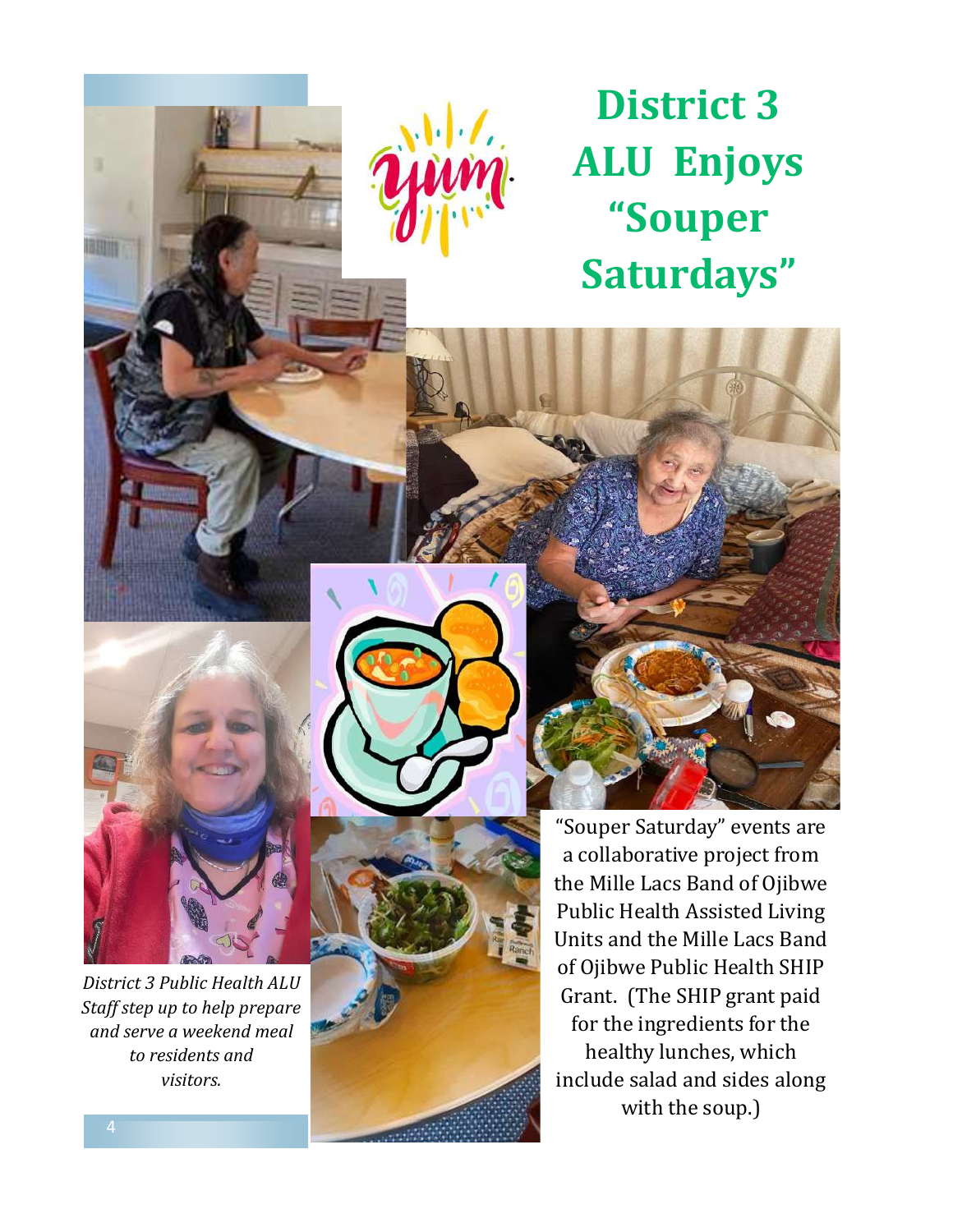# **District 1 ALU Celebrates "Souper Saturdays" Too!**



 $\widehat{\mathbb{C}}$ 

"Souper Saturday" events are a collaborative project from the Mille Lacs Band of Ojibwe Public Health Assisted Living Units and the Mille Lacs Band of Ojibwe Public Health SHIP Grant. (The SHIP grant paid for the ingredients for the healthy lunches, which include salad and sides along with the soup.)

YUM!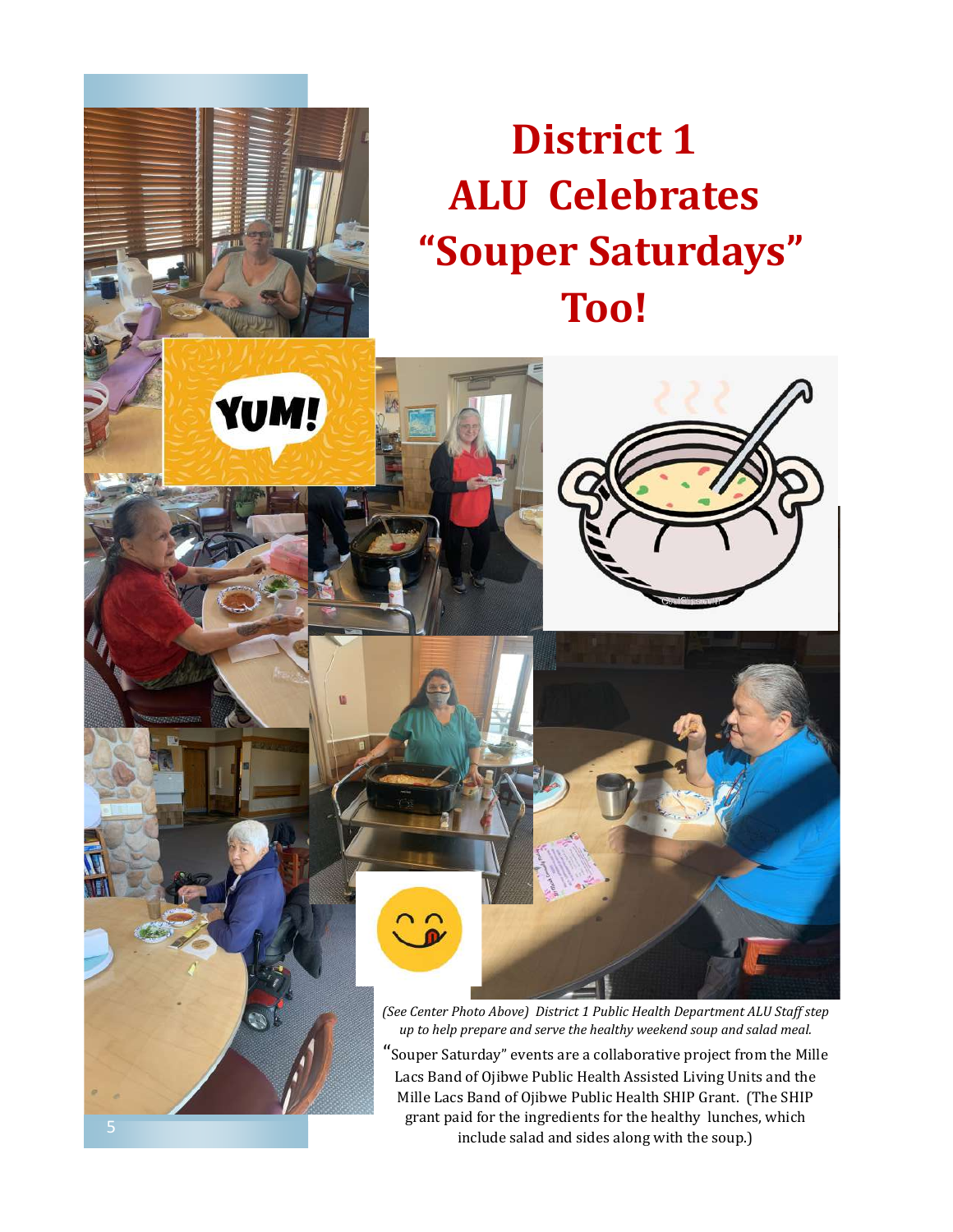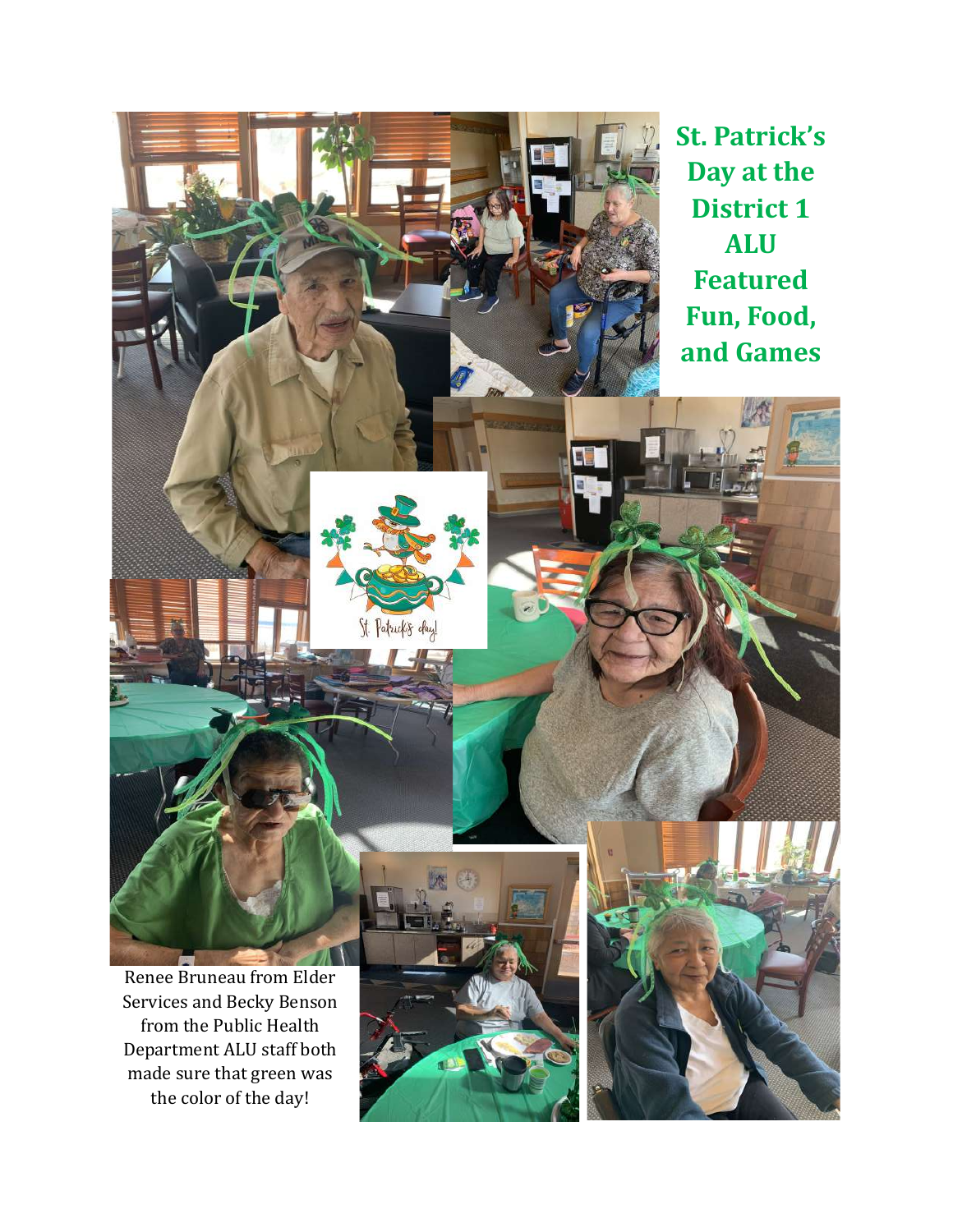# **Onamia High School Students Answer "Vaping Trivia" Questions at Early Morning Event**

Before school started on March 30th, Onamia High School students enjoyed free hot chocolate and won prizes by correctly answering questions about vaping and about free services to help teens quit vaping or smoking.

*Photos courtesy of Troy Shafer, Onamia Public Schools and MAPP.* 



### **Do YOU Know the Answer to the Trivia Question?\***

What is true about e-cigarettes? It:

- A. Is an electronic nicotine delivery device
- B. Is advertised and targeted to youth
- C. Is a fire hazard
- D. Usually contains nicotine.
- E. Is all of the above.
	- **\* Answer: E. Is all of the above.**



**Bonus Question:\*** What is the name of the free program to help teens quit smoking or vaping?

### **Answer:\***

**My Life My Quit,**  designed for Minnesota teens ages 13 to 17.

# **MY LIFE MY QUIT**

mylifemyquit.com

The event was a collaboration of the Mille Lacs Band of Ojibwe Public Health Tribal Tobacco Grant and the Mille Lacs Area Partners in Prevention (MAPP.)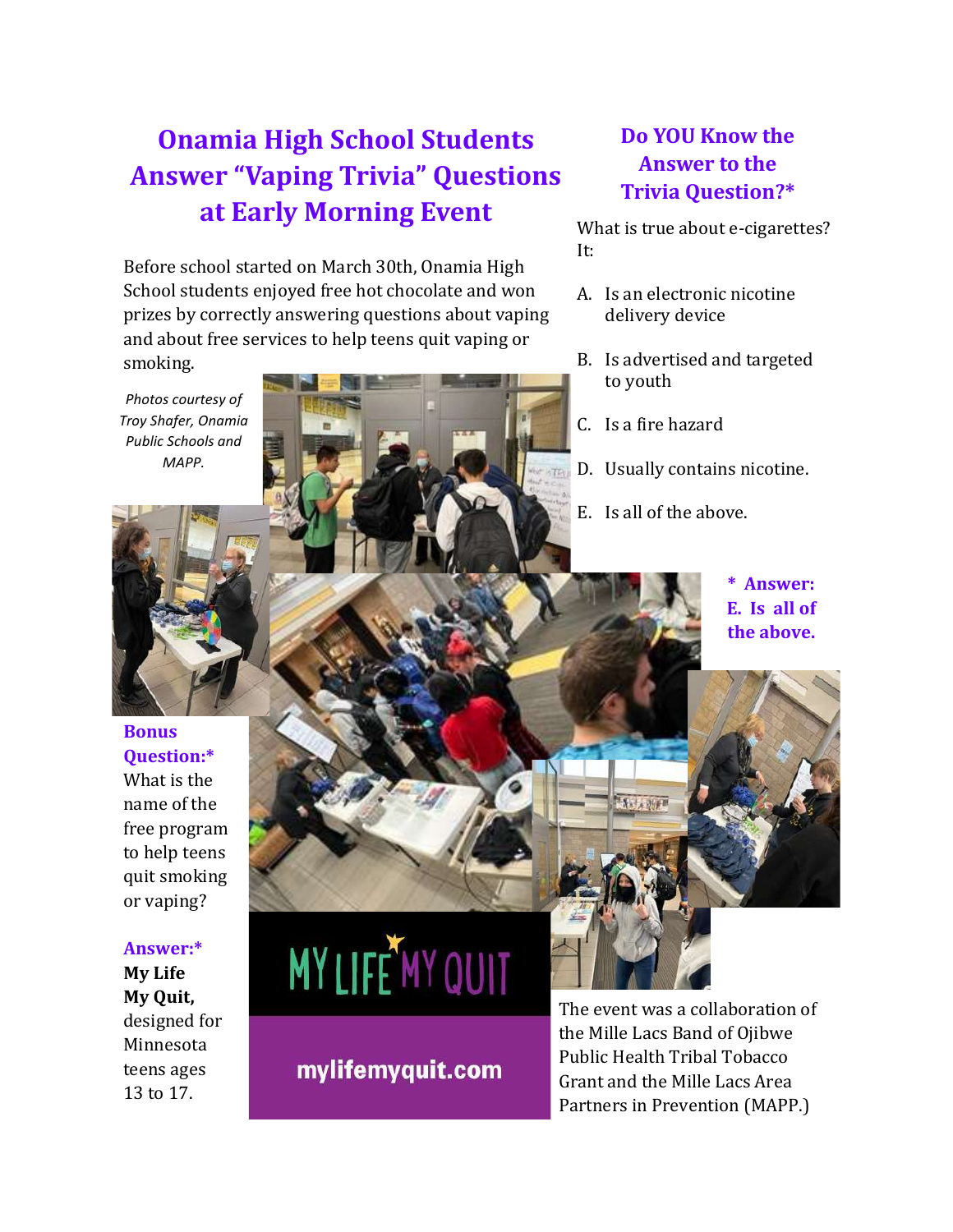**Know emergency telephone numbers** for your area. In most places, 9-1-1 will reach an emergency operator.

# **Post the number**

near each landline telephone and **program it into your cellphone**.

**Teach children the emergency number!**

# **Home Fire Safety Tips**



Dispose of cigarettes, cigars, and matches carefully. **Careless smoking is a major cause of home fires. Install smoke detectors** on each floor of your home and check the batteries monthly. **Consider installing a sprinkler system** when building a new home. These systems will add a few thousand dollars to your construction costs but they have been proven to be the most effective fire prevention available. Plan at least **two escape routes** from each floor of your home and **practice using them**. Be sure you can open doors and windows from the inside without a key. **Never leave a burning candle or fireplace unattended**. **Don't place combustible materials** such as laundry items or wood scraps **near a furnace, water heater, or space heater**. **Don't use flammable chemicals** in an enclosed space, especially near an appliance that has a pilot light. **Have your furnace and chimney inspected annually**. Some utility companies provide free or low cost inspections. Otherwise contact a heating professional to schedule an inspection. **Clean lint traps** in clothes dryers after each use. **Know how to prevent and extinguish kitchen fires**. If a fire occurs, don't panic. For oven fires, close the door and turn off the oven. Use a pot lid to smother a stovetop fire. Keep an ABC-rated fire extinguisher near the kitchen and check it annually to see whether it needs to be replaced or refilled **Avoid distractions when you are cooking**. Have someone else answer the telephone or door. If you must leave the kitchen, turn off all burners until you return. **Prevent scalds** by setting thermostat on your water heater to 120 degrees or lower. Install anti-scalding device in each bathtub or shower. *Information left and above provided by Charlie Lippert,* 

*Air Quality Specialist, Mille Lacs Band of Ojbwe DNRE 320-532-4704 Information left and above from Health Tips for Your Home,* 

*developed by the Wisconsin Department of Health and Family Services, Division of Public Health*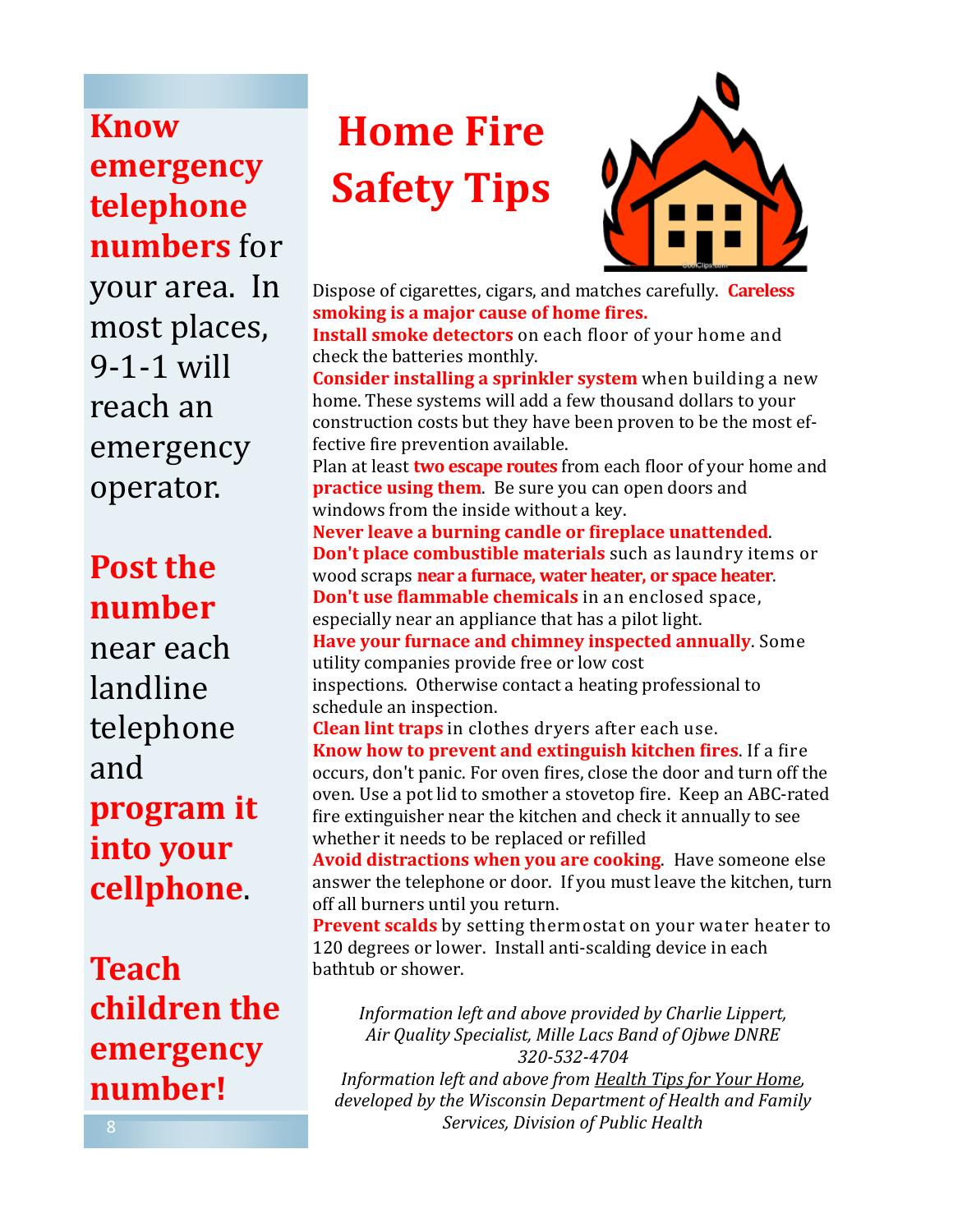

C

# **Celebrate April!**

April 8 — Draw A Picture of a Bird Day

April 11 — National Pet Day

April 12 — Walk on Your Wild Side Day

April 14 — National Dolphin Day

April 17 — Husband Appreciation Day

April 19 — National Garlic Day

April 21 — National High Five Day

April 24 — Pigs in a Blanket Day

April 27 — Tell a Story Day

April 18 — National Superhero Day

April 30 — National Honesty Day



# **April Recipe: Spaghetti Lover's Soup**

### **Ingredients:**

1 pound lean ground beef 1 medium onion, chopped (1/2 cup) 1 medium green sweet pepper, chopped (1/2 cup) 1 stalk celery, chopped (1/2 cup) 1 medium carrot, chopped (1/2 cup) 2 cloves garlic, minced 1 (14.5 ounce) can diced no-salt-added tomatoes, undrained 1 (14 ounce) jar prepared spaghetti sauce1/4 teaspoon salt 1 cup water 1 tablespoon quick-cooking tapioca, crushed 1/4 teaspoon ground black pepper 1/2 teaspoon dried Italian seasoning, crushed 1/8 teaspoon cayenne pepper 2 ounces dried spaghetti, broken into 2– to 3–inch pieces

### **Directions:**

- In a large skillet, cook ground beef, onion, sweet pepper, celery, carrot and garlic over medium heat until meat is browned and vegetables are tender.
	- Drain off fat.
- Transfer meat mixture to a 3 1/2- or 4-quart slow cooker.
- Stir in tomatoes, spaghetti sauce, water, tapioca, Italian seasoning, salt, black pepper, and cayenne pepper
- Cover and cook on low-heat setting for 8 to 10 hours or on high-heat setting for 4 to 5 hours.
	- If using low-heat setting, turn to high-heat setting.
		- Stir in spaghetti.
- Cover and cook for 15 to 20 minutes more or until pasta is tender.

*For easy cleanup, line your slow cooker with a disposable liner.*

*Recipe adapted from the Eating Well website at: www.eatingwell.com*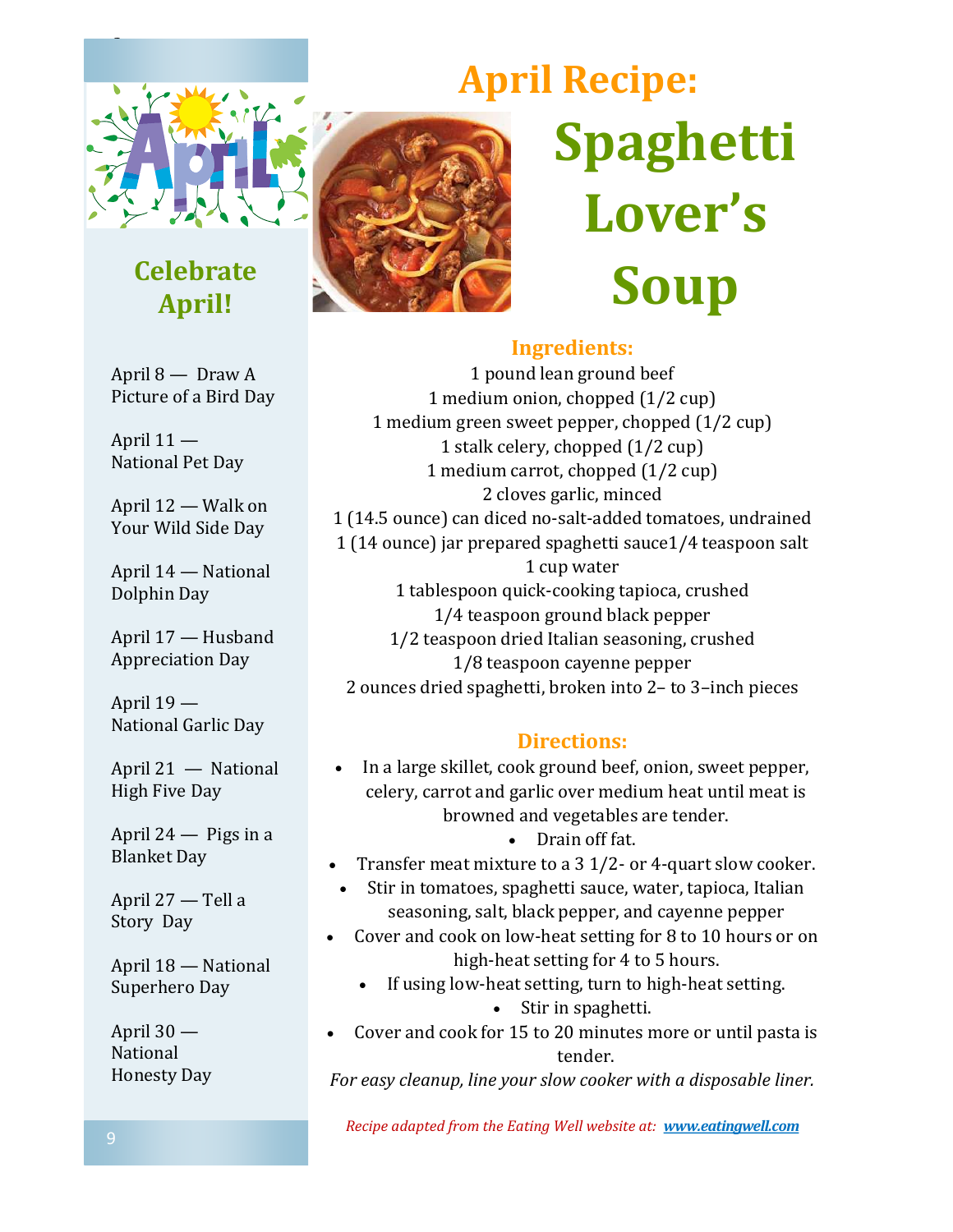### HHS VACCINE CLINIC **APRIL 29TH ~ 8 AM TO 11 AM**

# **Vaccines Available: Pfizer and Moderna**

### PFIZER VACCINE

#### 12 years of age and older

 $1<sup>th</sup>$  dose 2<sup>nd</sup> dose - 21 days after 1<sup>st</sup> dose 3rd dose - 21 days after 2nd dose if Severely Immunocompromised

1ª Baoster dose - (12 years and older) 5 months after 2nd dose 2<sup>nd</sup> Booster dose - (50 years and older or Severely Immunocompromised for ages 12 and up) - 4 months after 1st Booster dose

### PFIZER PEDS DOSE

#### 5 years to 11 years old

 $14$  dose 2<sup>nd</sup> dose - 21 days after the 1st dose 3rd dose - 28 days after the 2<sup>nd</sup> dose if Severely Immunocompromised Booster dose not approved at this time for all ages 5 - 11

### MODERNA

#### 18 years and older

 $1<sup>th</sup>$  dose 2nd dose - 28 days after 1st dose 3<sup>n</sup> dose - 28 days after 2<sup>nd</sup> dose if Severely Immunocompromised 1st Booster dase - 5 months after 2nd dose

2<sup>nd</sup> Boaster dase - (50 years and order or Severely Immunocompromised for ages 18 and up) - 4 months after 1st Booster dose

We will have a T-Shirt give away for those that arrive to get a vaccine. Adult sizes only.

- Limited quantities are available.
- . Will be given on first come first serve basis.
- $\bullet$  1 T-shirt per person

Call the vaccine line to reserve a dose: 320-532-1984

Who Is Moderately or Severely Immunocompromised?

- Receiving active cancer treatment for tumors or cancers of the blood
- Received an organ transplant and are taking medicine to suppress the immune system
- Received a stem cell transplant within the last 2 years or are taking medicine to suppress the immune system
- Moderate or severe primary immunodeficiency (such as DiGeorge syndrome, Wiskott-Aldrich syndrome)
- Advanced or untreated HIV infection
- Active treatment with highdose corticosteroids or other drugs that may suppress their immune response

Please call and reserve a dose: 320-532-1984 Remember your Vaccine Card!!! @